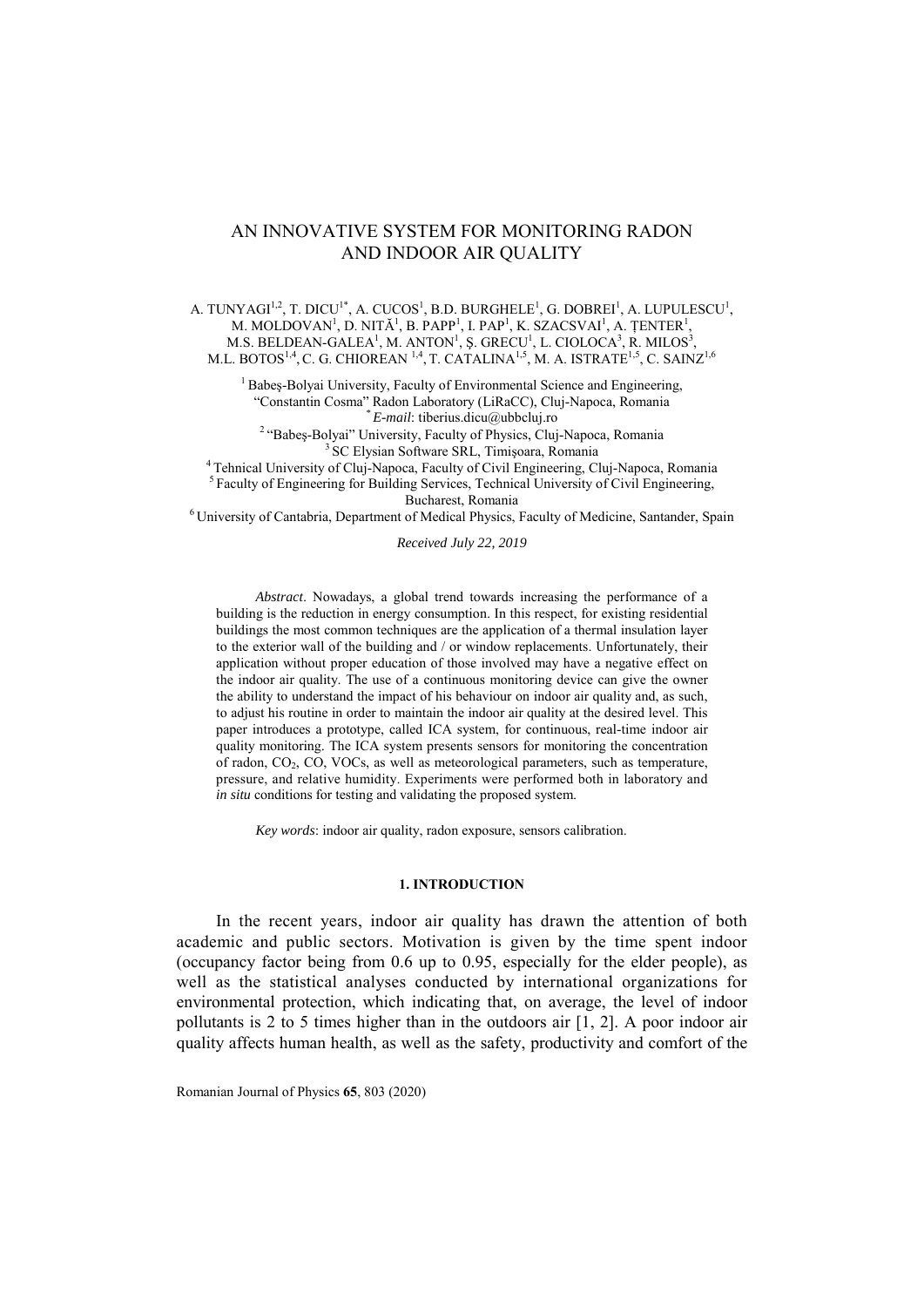occupants [3]. Therefore, indoor air quality monitoring will allow awareness of the relationship between the behaviour of occupants and indoor air quality, leading to the improvement of the living environment. The need to monitor indoor air quality and to study the effects of new constructions, performance heating systems, insulation and ventilation on the health and life quality of residents is, therefore, paramount.

Worldwide, radon (Rn-222) is one of the most studied natural elements, classified through epidemiological studies as the second cause of lung cancer [4]. Radon is a noble, radioactive, colourless, odourless, insipid gas resulting from the radioactive decay of naturally occurring radium (Ra-226), found anywhere in soil, water and building materials. Since radon sources emit continuously, systematic measurements are required to determine areas with elevated radon potential. The resulting products from Rn-222 disintegration are solid and adhere to aerosol particles, which are called the progeny of radon or radon daughters. Inhalation of these radioactive products causes an increase in internal exposure of the human body and may result in a higher incidence of lung cancer [5]. Studies show that worldwide between 3 and 15% of all lung cancer cases may be attributable to residential radon, aspect that makes it the main environmental factor causing lung cancer [6].

*Volatile organic compounds* (VOCs) and carbonyls represent another class of highly toxic indoor pollutants. The main sources are the furniture lacquers, cleaning or disinfecting agents, paints, adhesives or smoking. Exposure to VOCs has been associated with carcinogenic effects and disturbances of the immune system and neurobehavioral system [7]. Another common pollutant of the indoor air is carbon monoxide (CO). This compound is one of the most frequent causes of fatal domestic accidents, due to its chemical properties, which impede the early detection of dangerous levels. It is a gas that quickly accumulates in the ambient air, thus reducing the oxygen levels that reach the body organs and tissues. Studies of exposure to low levels of CO showed that it may cause a delay in foetal development, child growth, chronic hypoxemia, cardiovascular diseases, neurobehavioral effects or abnormalities in haemoglobin [8]. *Carbon dioxide* (CO<sub>2</sub>) on the other hand, can give rise to headaches, nausea with or without vomiting, dizziness, vision and breathing problems. Exposure to high levels of  $CO<sub>2</sub>$  may lead to unconsciousness and even death. Numerous studies [9, 10] have shown a strong correlation between the concentration of indoor  $CO<sub>2</sub>$  and ventilation rate and the general quality of the indoor air.

Monitoring indoor air quality is a challenge for researchers because the concentration of the pollutants and human activity pattern varies both spatially and temporally from one room to another [11]. The literature contains a multitude of papers on devices developed for indoor air quality monitoring [2, 12, 13]. Unlike most of them, the *indoor air quality* (ICA) system proposed in this article attempts to combine the monitoring of VOCs,  $CO$ ,  $CO$ , with indoor radon concentrations,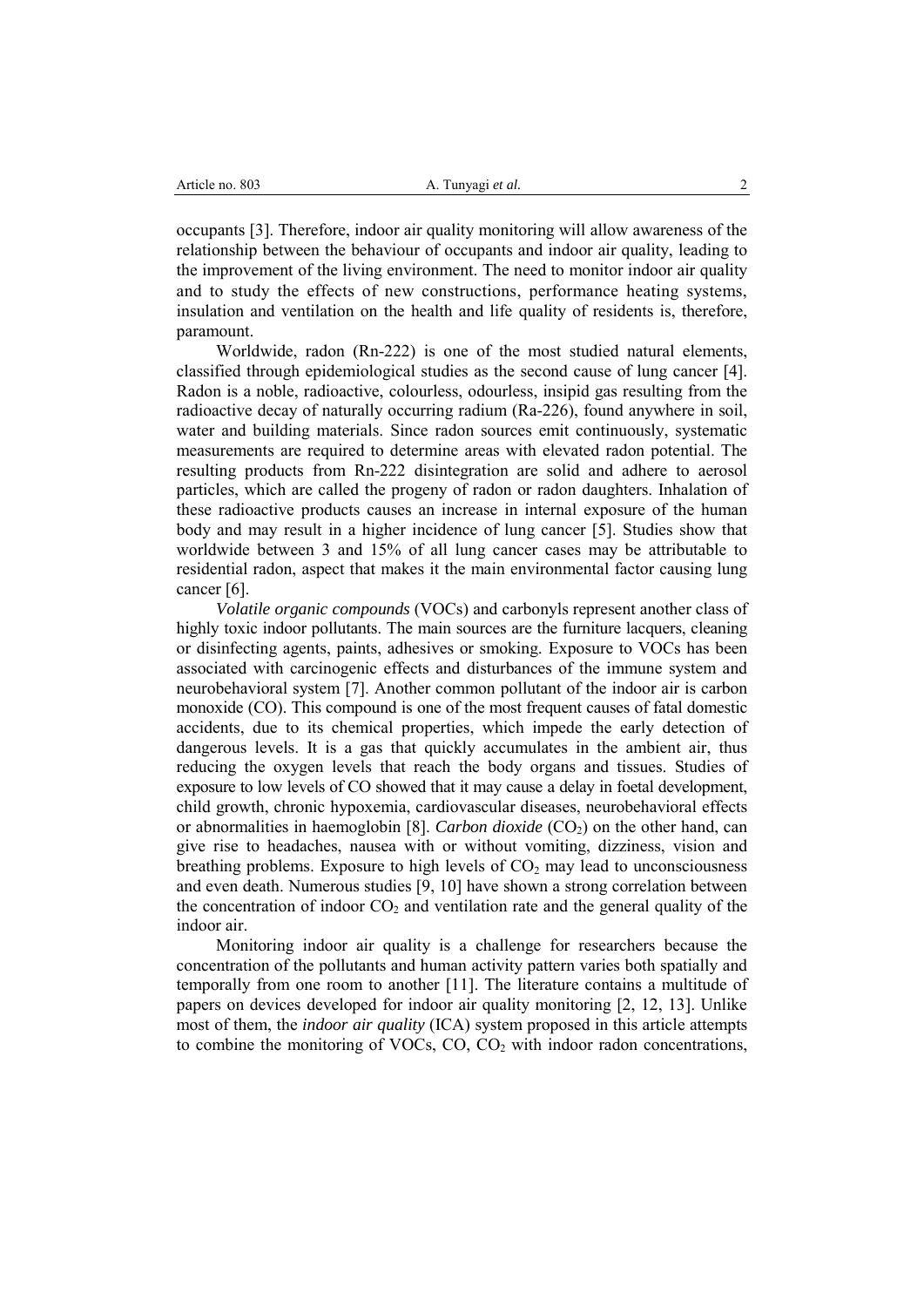and metrological parameters (temperature, pressure and humidity). It also provides the possibility of setting threshold values for monitored pollutants and informing users by push notifications or SMS if these values are exceeded. The presence of the TFT display is especially useful for the elder people who prefer a direct interaction with the device and not an interface mediated by a mobile application. Last but not least, the ICA system can be connected to a mitigation system which can independently activate a mechanical ventilation system whenever the threshold values are reached, thus ensuring an increase in indoor air quality.

The ICA system, through the monitored parameters and by its way of rendering the results will act as a mediator between user behaviour and indoor air quality. The owner will be able to understand the effects of his household behaviour on indoor air quality and change his routine in order to increase and maintain indoor air quality to the desired level.

The purpose of this article is to describe and validate the system developed within the "Constantin Cosma" Radon Laboratory (LiRaCC) of Babeș-Bolyai University, as well as testing the accuracy of the sensors both under laboratory conditions and in real situations.

### **2. MATERIAL AND METHODS**

#### 2.1. GENERAL SYSTEM DESCRIPTION

Considering the construction of the device, the ICA system can be divided in three parts. As shown in Figure 1, the device has a main board, built around an ATMega microcontroller, a sensor board, containing all the internal sensors and a display board, housing the TFT display, an *Ambient Light Sensor* (ALS) and a push button with a status LED.

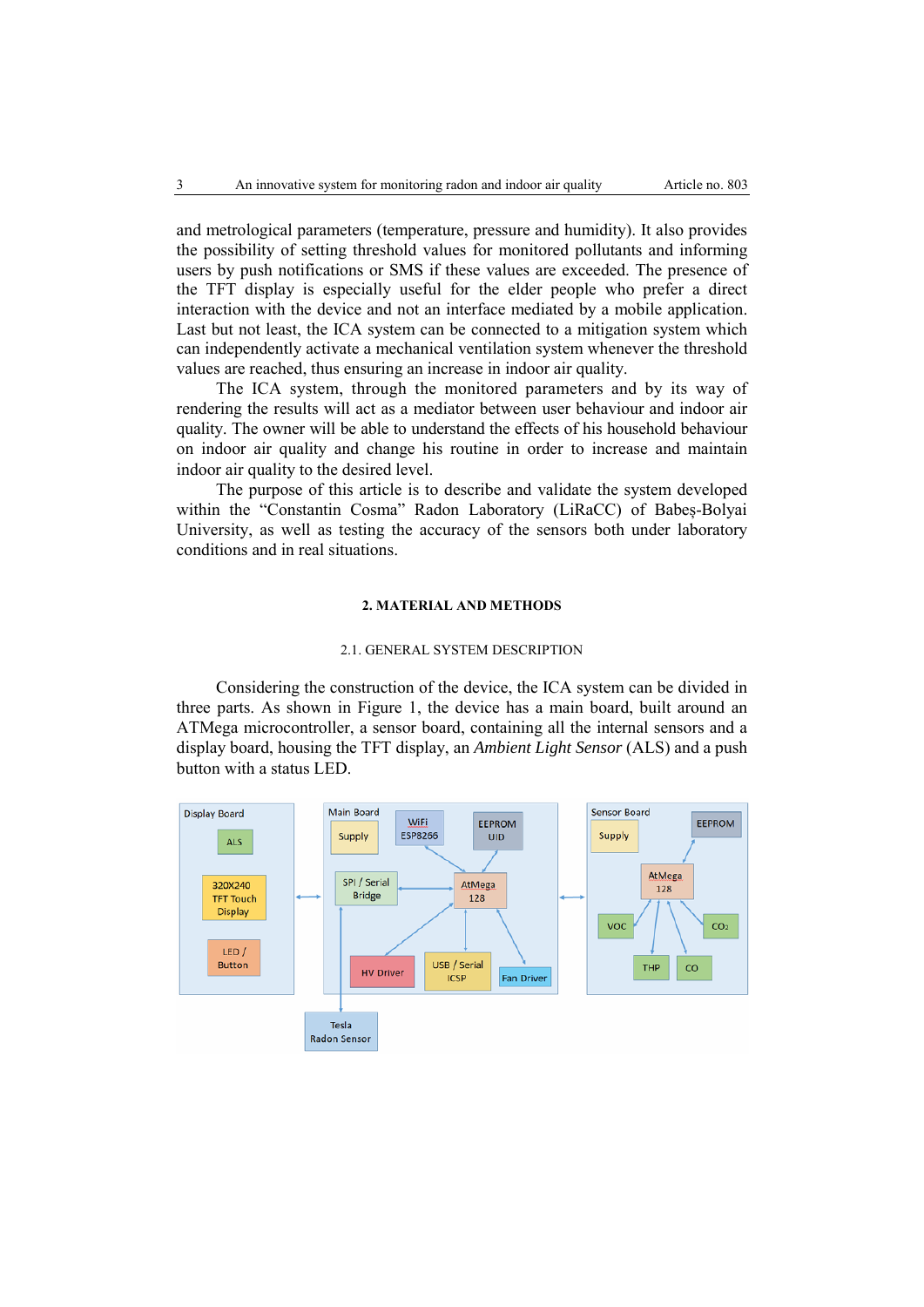

Fig. 1 – The block diagram and an external view of the ICA system.

## 2.2. DESCRIPTION OF THE MAIN BOARD

The main board is the central part of the ICA system containing the main microcontroller and all the necessary peripheral circuitry. The main board can be divided in several sub-modules as presented in the block diagram on Figure 1. On the next paragraphs are described the essential building blocks of the main board.

**The ATmega 128 microcontroller** from Microchip (Atmel) is the central element of the main board and it runs a custom firmware developed to perform the measurements, to communicate with the remote servers, to display data on the TFT Touch screen and to handle on board diagnosis of the unit.

**The Wi-Fi module** is built around the ESP8266 chip from Expressif. The Wi-Fi module is developed by Olimex and it uses a serial connection to communicate with the ATmega microcontroller. The ESP8266 is loaded with the default AT protocol and the microcontroller implements all the handling of the connections. At any certain time there could be up to 2 active TCP connections: one is for the data server and the other for a debug server. Both servers have reserved and fixed IP addresses. The addresses of the servers and any stored parameter can be changed either using one of the TCP connections or a local USB connection.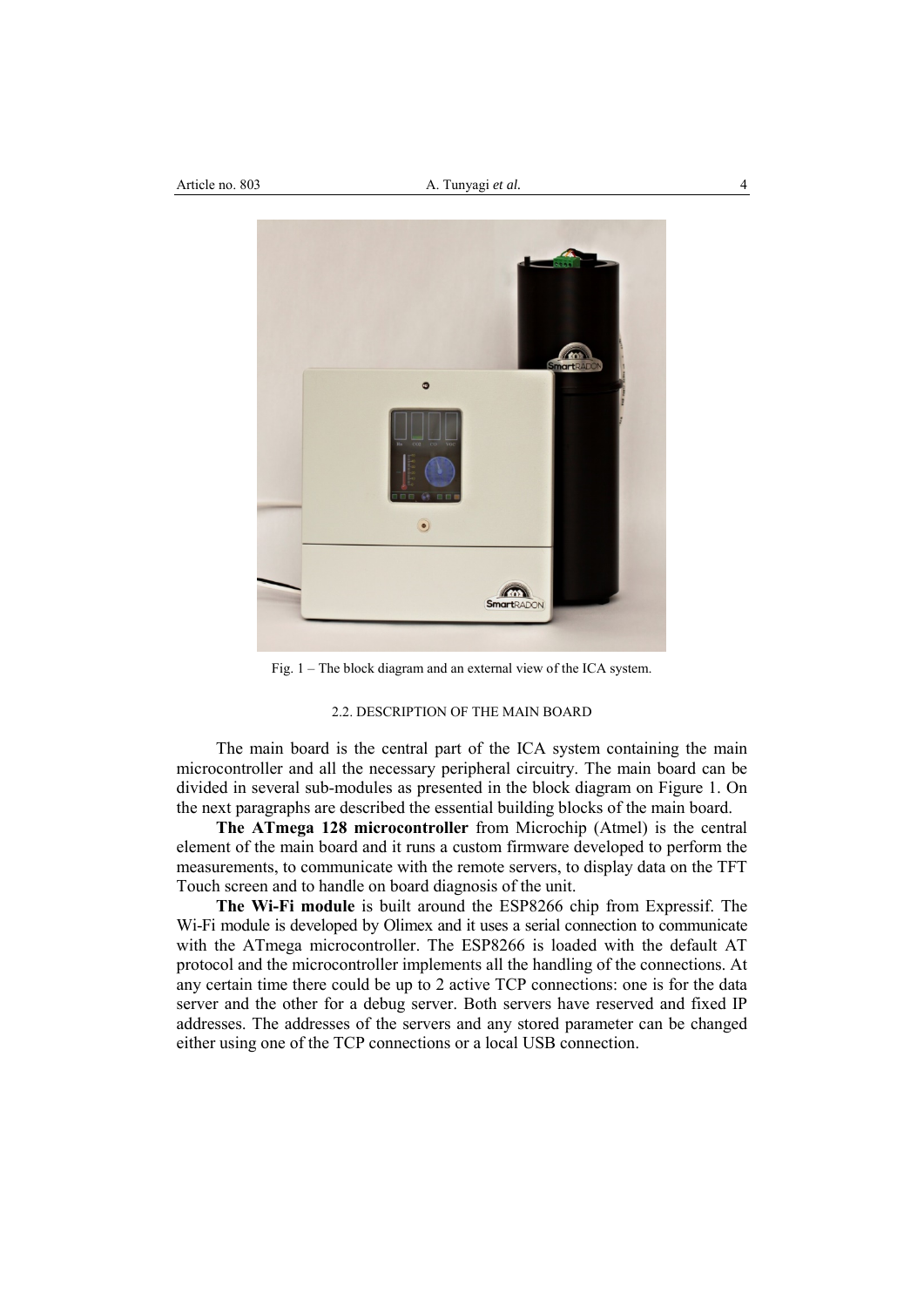**The SPI / Serial bridge** module is used to extend the number of serial ports of the microcontroller. The microcontroller is equipped with only 2 hardware serial ports but several peripheries used in the ICA system also use serial connection. The bridge is built around two SC16IS762 chips from the NXP Company. The converter expends the number of serial ports by four and it uses the standard *Serial Peripheral Interface* (SPI) to communicate with the host microcontroller. The serial ports are used to communicate with the Radon Sensor, the TFT display, a spare RS485 and a logger not presented on the block diagram and reserved for future developments and / or integration with smart house systems.

# 2.3. DESCRIPTION OF THE SENSOR BOARD

The sensor board shown in Figure 2 is a module built around an ATmega 128 microcontroller, a collection of air quality sensors, the necessary support circuitry and a non-volatile memory to store the calibration data for the on-board sensors.



Fig. 2 – Sensor board (Bottom view).

**The EEPROM memory** is used to store calibration parameters for the on-board sensors and air inlet fan operation mode. All the sensors for a board contain their calibration parameter on the non-volatile memory of the same board in this case ensuring that if the sensor board is replaced there is no need for extra calibration.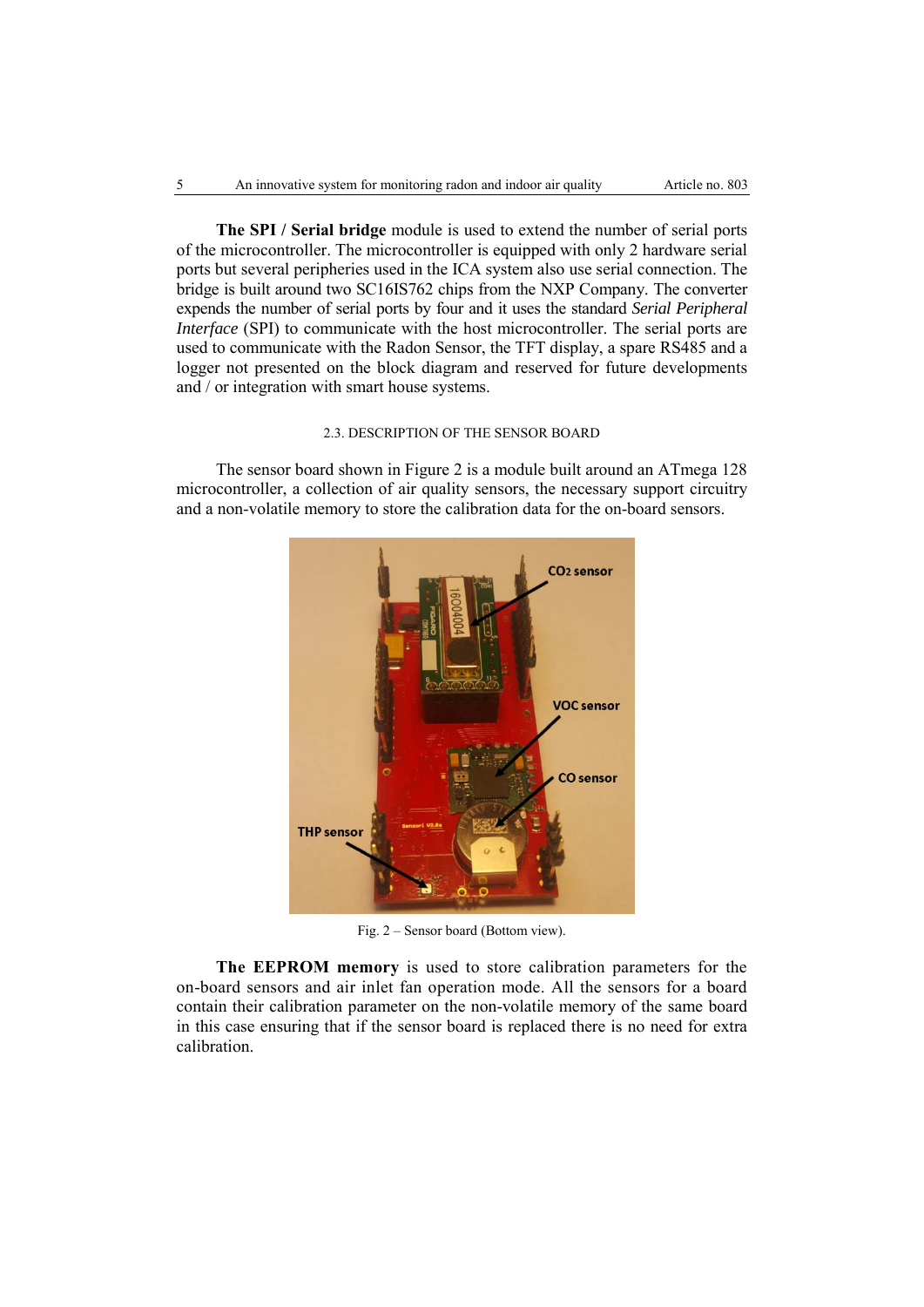| Article no. 803 | $\mathbf{r}$<br>A. Tunyagi et al. |  |
|-----------------|-----------------------------------|--|
|                 |                                   |  |

**The Atmega 128 microcontroller** is loaded with a custom firmware developed to handle communication with the sensors, perform the calibrations using the calibration parameters from the EEPROM memory, perform the health diagnosis of the sensor board and communicate with the main board over SPI protocol.

**The VOC sensor** is basically an air quality sensor. It does not provide an exact measure of the VOC components in ppm or other similar units, but it provides an air quality indicator what can vary between 0% and 100% representing air quality from completely unpolluted air to polluted air. The sensor module is developed by Unitronic and the active element is the TGS8100 MEMS sensor from Figaro. Due to the on-board DSP processor, the VOC sensor acts as a completely digital sensor from this applications perspective because all the calibrations and measurements are performed by the Unitronic module.

**The** *Temperature, Humidity and Pressure* **(THP) sensor** is built around the highly accurate Bosch BME280 sensor chip. The sensor can measure atmospheric pressure in the range of 300 to 1100 hPa. The RMS noise of the pressure measurement is 0.2 Pa, which is equivalent to an absolute height difference of 1.7 cm. In our application, the temperature and humidity measurements are used only to perform corrections on the measured atmospheric pressure.

**The CO sensor** is measuring the carbon monoxide concentration and is developed around the TGS5141 unit produced by Figaro. The TGS5141 is an analogue sensor, being in fact a current source producing a current proportional with the CO concentration. Two measurement scales are available for the CO measurement. For low concentrations, below 460 ppm, the measurement resolution is approximately 0.5 ppm / LSB. For the high concentrations, above 460 ppm, a low-resolution scale can be used with an accuracy of 18 ppm/LSB. The EM50291 normative (30/50 ppm) is satisfied using the high-resolution scale.

The CO<sub>2</sub> sensor module is in fact a Non-Dissipative Infra-Red absorption (NDIR) spectrometer. The CDM7160 pre-calibrated carbon dioxide measurement module produced by Figaro has a detection range from 300 ppm to 5000 ppm interval and the accuracy is  $\pm$ /-50 ppm  $+$  3% in the specified range. With a measurement interval fixed to 2 seconds it means every 2 seconds a new concentration is available from the CDM7160.

**The Radon Sensor (TSR2)** is the only sensor outside the device's case. The TSR2 sensor is developed by the Tesla Company and it is a junction silicon semiconductor. According to the manual, the sensor is able to measure radon activity concentration in the range  $5-65535$  Bq/m<sup>3</sup>. It can perform a measurement at a pre-set time interval ranging from 4 minutes to 18.2 hours. The measurement uncertainty is less than  $15\%$  at 300 Bq/m<sup>3</sup> using 1-hour averaging. The relative humidity measuring range is 10 to 90% and the temperature measuring range varies from –20 $\degree$ C to +60 $\degree$ C. The power supply is discontinuous at 5V (max. 5 mA). In the current setup the sensor is configured to perform a measurement every 4 minutes and the 1 hour moving average is used as relevant value. The sensor communicates with the ICA system *via* a serial line using a custom protocol developed by Tesla.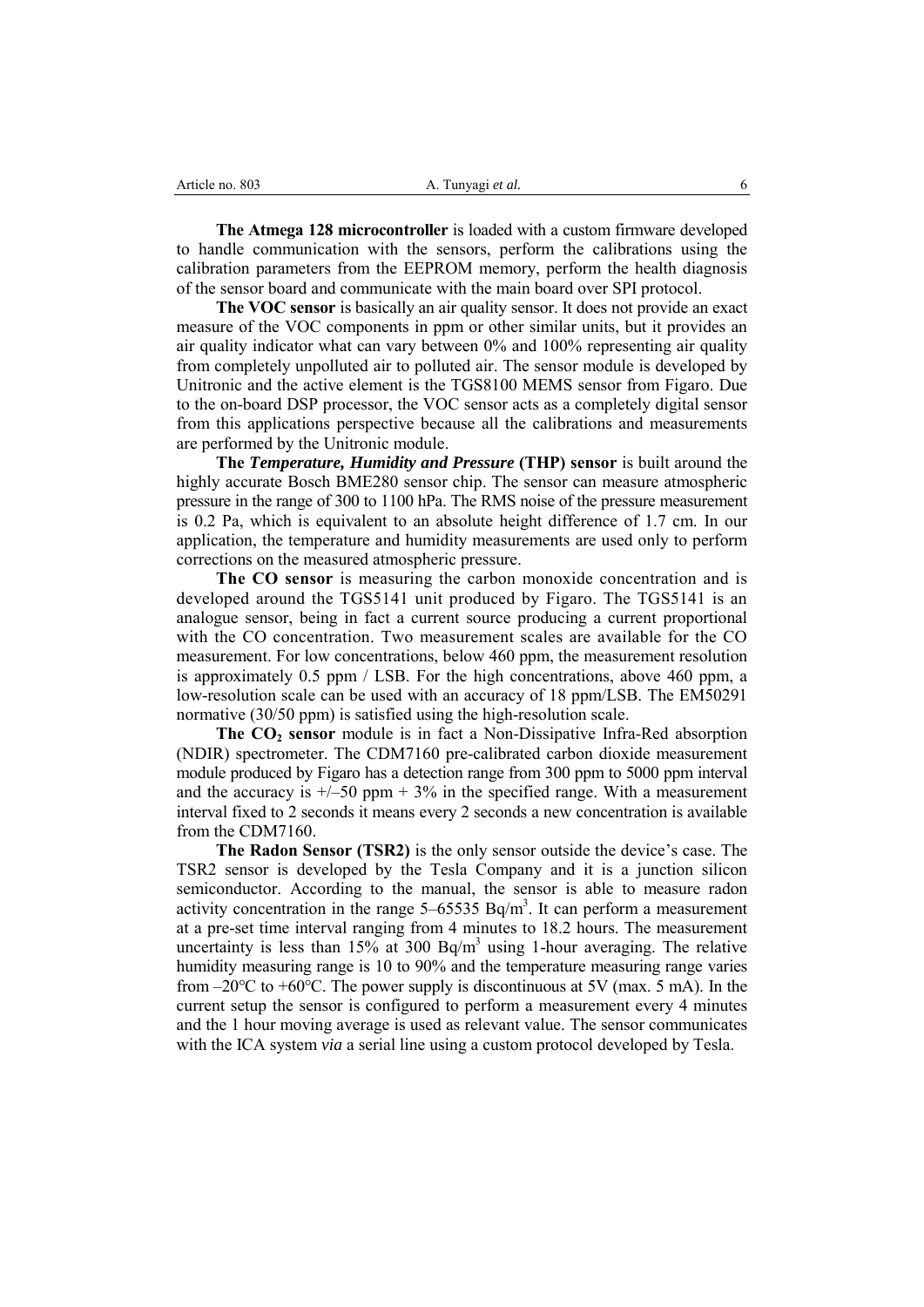# 2.4. DESCRIPTION OF THE DISPLAY BOARD

The display board, in fact, contains the elements the user interacts with while using the ICA system. It is the simplest board of the three and its main role is to mechanically hold the TFT display, the push button and the *ambient light sensor* (ALS) close to the top cover of the case. This board connects to the main board with a flexible ribbon cable.

**The TFT Touch display** module is a 3.2 inch  $240 \times 320$  pixel, intelligent display module produced by 4D System. The Graphical User Interface (GUI) was developed with the 4D workshop IDE software. The display contains several menu pages as presented in the Figure 3. The microcontroller from the main board provides the values to be displayed on the TFT depending on the selected menu page. The display is used not just to show measured values but also provides a user interface to set the ON and OFF thresholds for each sensor in order to control the room ventilation unit.

**The status LED and push button** module is actually a push switch containing a bi-colour LED. The button is used to wake the system and turn on the TFT display; after the display is ON, all the rest of the user interaction can be done using the touch screen. The LED on the button is blinking green with low frequency as long as all the measured values are in normal range and there is no error detected. The LED is blinking red with a higher frequency in case of some measured sensor values are out of range or some error was detected in the ICA system.

**The** *Ambient Light Sensor* **(ALS)** is a sensor measuring the ambient light in the room and it is used to turn off the status LED during the night because the flashing of the status LED may be disturbing for some users.

# 2.5. DESCRIPTION OF OPERATION (THE FIRMWARE PART)

Once powered the ICA system, the microcontroller from the main board starts the diagnosis of the main power supply and, if all measured values are in the valid range, the power up sequence starts by powering one by one all the modules starting from the Wi-Fi and the sensor board and ending with the display module. After the power up sequence, the microcontroller from the main board starts the self-diagnosis thread, the communication thread, the measurement thread and the display thread. The self-diagnosis thread handles all the checking of system integrity and it decides between warnings cases which are sent over to the debug server, or the data server if the debug connection is down and the error cases with can lead up to shutting down some subsystem and reporting the error message to all active connections. The communication thread handles all the communications either through USB or through Ethernet connection. The Wi-Fi module is controlled by the Wi-Fi driver which handles the TCP connections. If the joining of the Wi-Fi router is successful, the two TCP connections are initiated to toward the radon server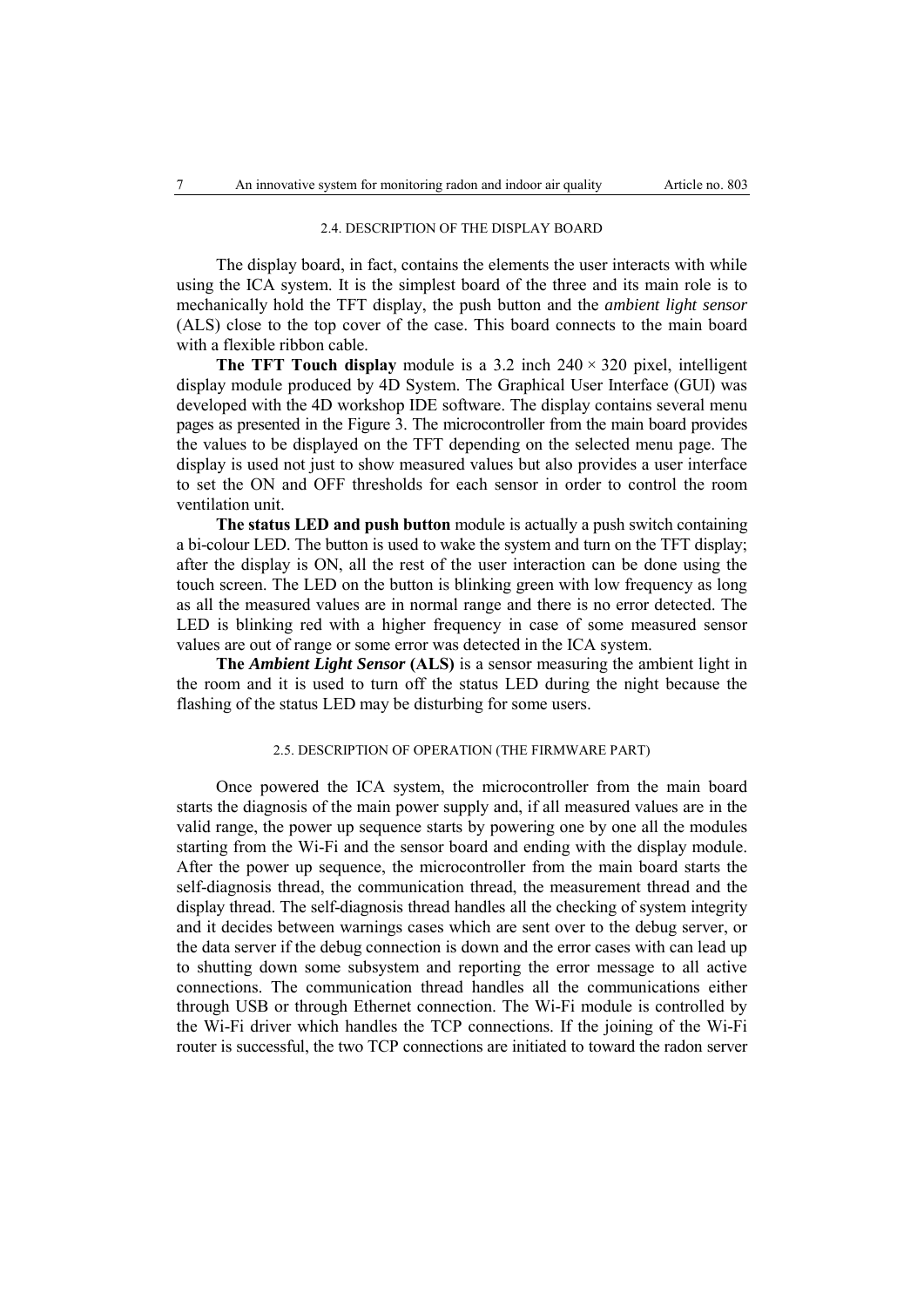| Article no. 803 | A. Tunyagi et al. |
|-----------------|-------------------|
|                 |                   |

and the debug server. The Wi-Fi driver is responsible to restart the connecting procedures in case a connection brakes during operation or the Wi-Fi router is not reachable. The measurement thread handles the measurement starting at a predefined interval and it collects the data form the radon sensor and from the sensor board. It also initiates the sending of the measured data to the main server using inter-operation with the communication thread. The measurement thread also compares the measurement results with the limit parameters set for each sensor and if at least one measured data exceeds its ventilation threshold the HV driver is commanded to start the ventilation of the room. If all measured data are below the OFF threshold limit for all sensors the room, ventilation is turned off. The display thread handles the entire interface with the user. It wakes up the TFT module according to the human interaction with the push button, it controls the shown status of the display led, it takes care about the day and night mode depending on the value measured by the ALS sensor. At the same time, the display thread handles the selected menu displaying and the user input *via* the resistive touch panel.

The microcontroller from the sensor board runs also a couple of parallel tasks such as the self-diagnosis thread of the sensor board, the communication thread ensuring the communication with the microcontroller from the main board and the measurement thread itself controlling the on-board sensors and collecting the measurement results.

### 2.6. THE ROLE AND THE OPERATION OF THE DATA SERVER

The data server is located at a fix IP address. A multi-client server thread is running on a dedicated TCP port accepting connection from the ICA systems distributed on the field. On the communication protocol, each message from ICA system contains the UID of the unit making easy for the data server to identify the unit sending the data and labelling automatically the TCP connection accordingly. The server can send commands to a particular unit only if the unit is connected to the server, if the unit is not connected the server will wait for that particular unit (client) to connect. *Via* the communication protocol, the data server is able to interrogate and set all the parameters from ICA system and to interrogate the internal status of the equipment. The data server is logging all the incoming data from all the units in a database. The purpose of the web application is to allow the data, statistics and national radon map to be viewed according to the user's role: admin, regular or guest. The technologies used for building this application are: JavaServer Faces with PrimeFaces components. It was developed ensuring the modularity design technique with the *Model-View-Controller* (MVC) architectural pattern. Users registered on the web platform can access the real-time sensors results through the mobile application. They can also view a series of additional data such as a map that expresses the amount of radon in the surroundings and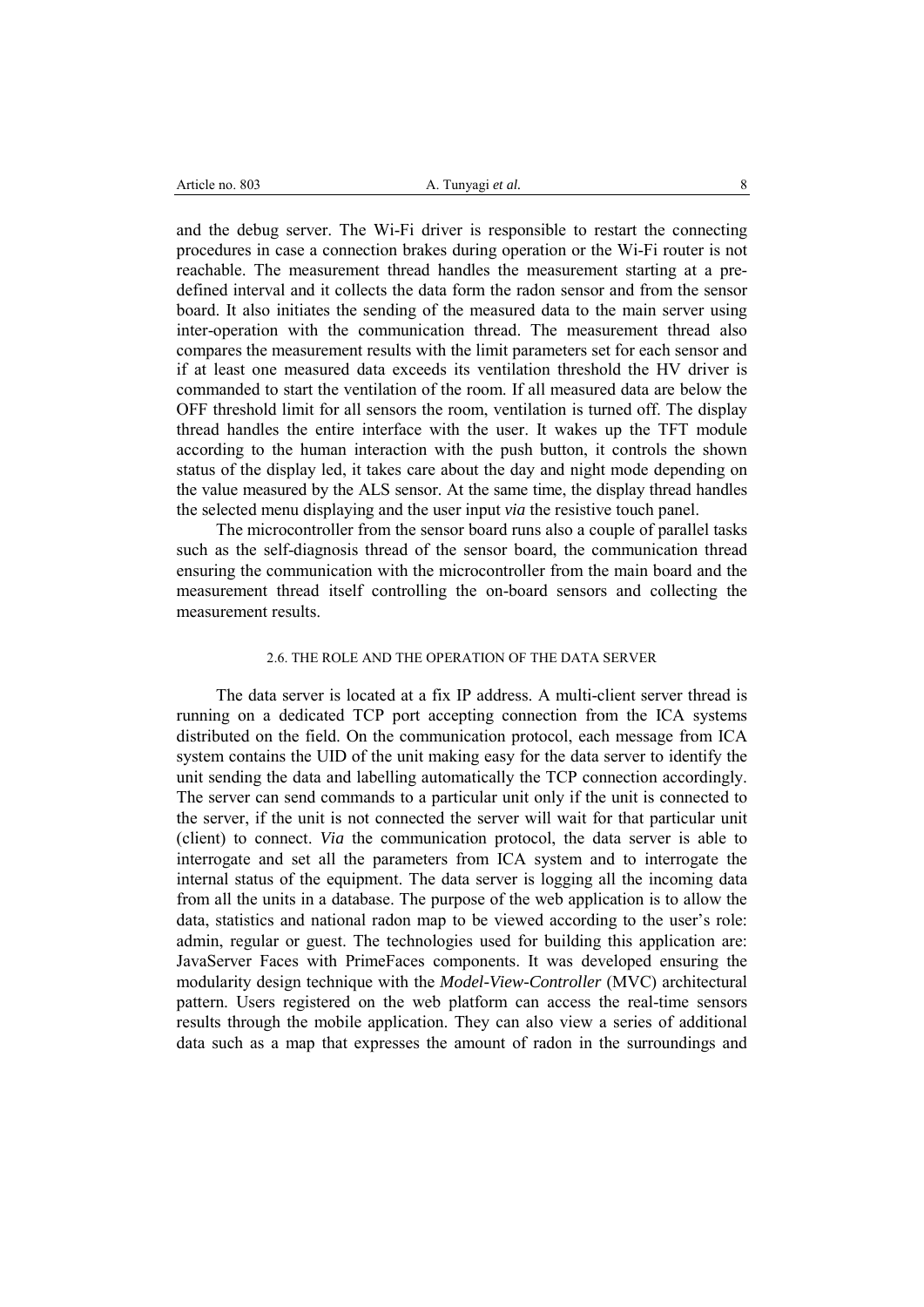graphs of recent values. The application is developed in the Ionic cross-platform framework that allows exporting it as native application on any mobile platform.

For storing the sensors data and to meet the scalability requirement, the TimescaleDB, one of the most popular *Time Series DB* (TSDB), was chosen. It is a PostgreSQL extension and gives transparent time/space partitioning, high data writing rate and parallelization of operations, features that make it the optimal storage option for storing the data from the 100 homes that have equipment and send values over a 2-minute period. All the data for users, roles, configurations and permissions are stored in OracleDB, a relational system, which offers advantages like portability and performance, even with large databases.

### 2.7. SYSTEM VALIDATION AND SENSOR VERIFICATION

The accuracy of the sensors used by ICA system was tested in a sealed stainless steel chamber, located in the LiRaCC laboratory. The chamber has a volume of 0.2  $m<sup>3</sup>$  and on the top face presents two insulated holes that allow communication through polyethylene tubes with the outside air. By using different radon sources connected through these tubes, the devices inside the chamber can be exposed to a wide range of radon concentrations  $(200-20,000 \text{ Bq/m}^3)$  or other pollutants. The homogeneity of the atmosphere inside the chamber is ensured by two electric fans. Even if the radon sources used in this study are not national/ international validated, the reference instrument used (AlphaGUARD PQ 2000PRO from Saphymo) is annually calibrated by the manufacturer and the accuracy of the provided results has been confirmed in many intercomparison exercises [14]. In order to evaluate the accuracy of the radon sensor, the values obtained by the tested sensor were compared with those recorded by the reference monitor (AlphaGUARD). More methods are provided in the literature in order to evaluate the accuracy of a method/device [15]. One option is the computation of the ratio (R) between the measured values and the reference value. A result between 0.8 and 1.2 is considered acceptable. Another common option is to calculate the percentage difference (PD) with the equation (1):

$$
PD = \frac{|C_{\text{lab}} - C_{\text{ref}}|}{C_{\text{ref}}} \times 100\%
$$
 (1)

Where:  $C_{lab}$  is the mean value of the radon concentration provided by the tested device and Cref is the mean value of the radon concentration provided by the reference instrument. A PD value of more than 25% involves a re-calibration of the tested device [16].

Since the carbon monoxide and dioxide sensors, pre-calibrated by the manufacturer, have been integrated into the ICA system, a test of their functionality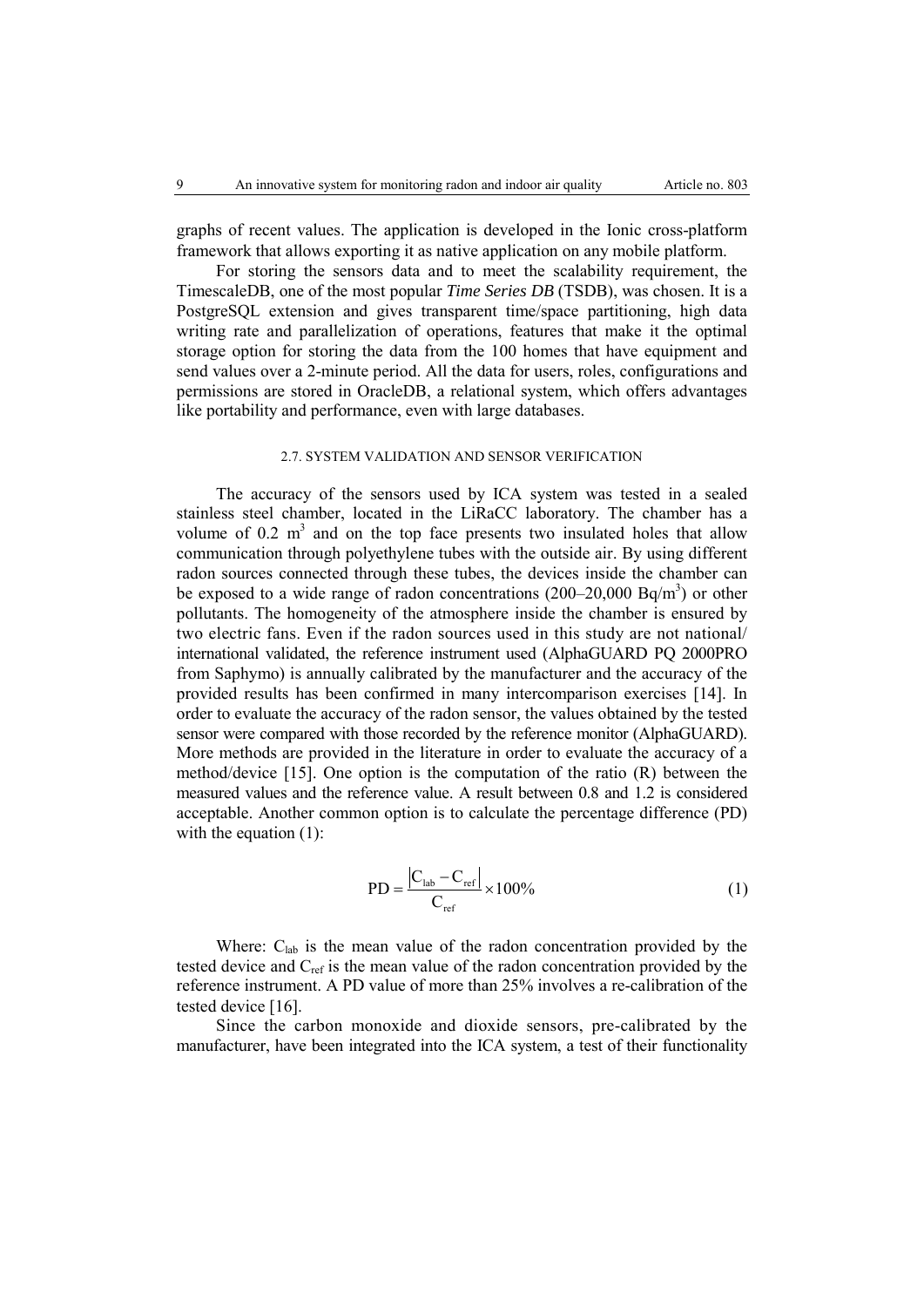| Article no. 803 | A. Tunyagi et al. |
|-----------------|-------------------|
|                 |                   |

10

in the new circuit was required. In this regard, three standard mixtures of different CO concentrations  $(25, 60$  and  $90$  ppm  $-10\%$  error) were prepared. The measurements were made in an atmosphere with 50% relative humidity and with a mixture of standard synthetic air (78% nitrogen, 22% oxygen) and 4.8% CO concentration. In order to test the  $CO<sub>2</sub>$  sensor, synthetic air was introduced into the LiRaCC chamber for about two hours. Subsequently, a calculated volume of  $CO<sub>2</sub>$ , 99.99% purity, equivalent to 750 and 3000 ppm (3% error) respectively, was introduced.

#### **3. RESULTS AND DISCUSSION**

In order to assess the accuracy of the TSR2 radon sensor, a time period has been chosen for which the radon concentration inside the chamber was stable. The average value indicated by the reference monitor was  $2440 \pm 120$  Bq/m<sup>3</sup>.

In Figure 3 is indicated the time series of the radon concentration of the TSR2 radon sensor expressed as R. The accepted range (0.8–1.2) is also included in the figure, while the vertical dotted line indicates the time when the tested device was recalibrated. As can be easily observed, before recalibration, the TSR2 sensor underestimates the real radon concentration, an average value of R of 0.7 being obtained. The corresponding value for PD is 28%, which suggests the need for recalibration of the device. After the recalibration of the tested device, all calculated values of R were in the range  $0.8 - 1.2$ , the average value being 1.00.



Fig. 3 – Radon concentration measured by TSR2 radon sensor expressed as ratio to the reference value for radon level of about  $2500 \text{ Bq/m}^3$ .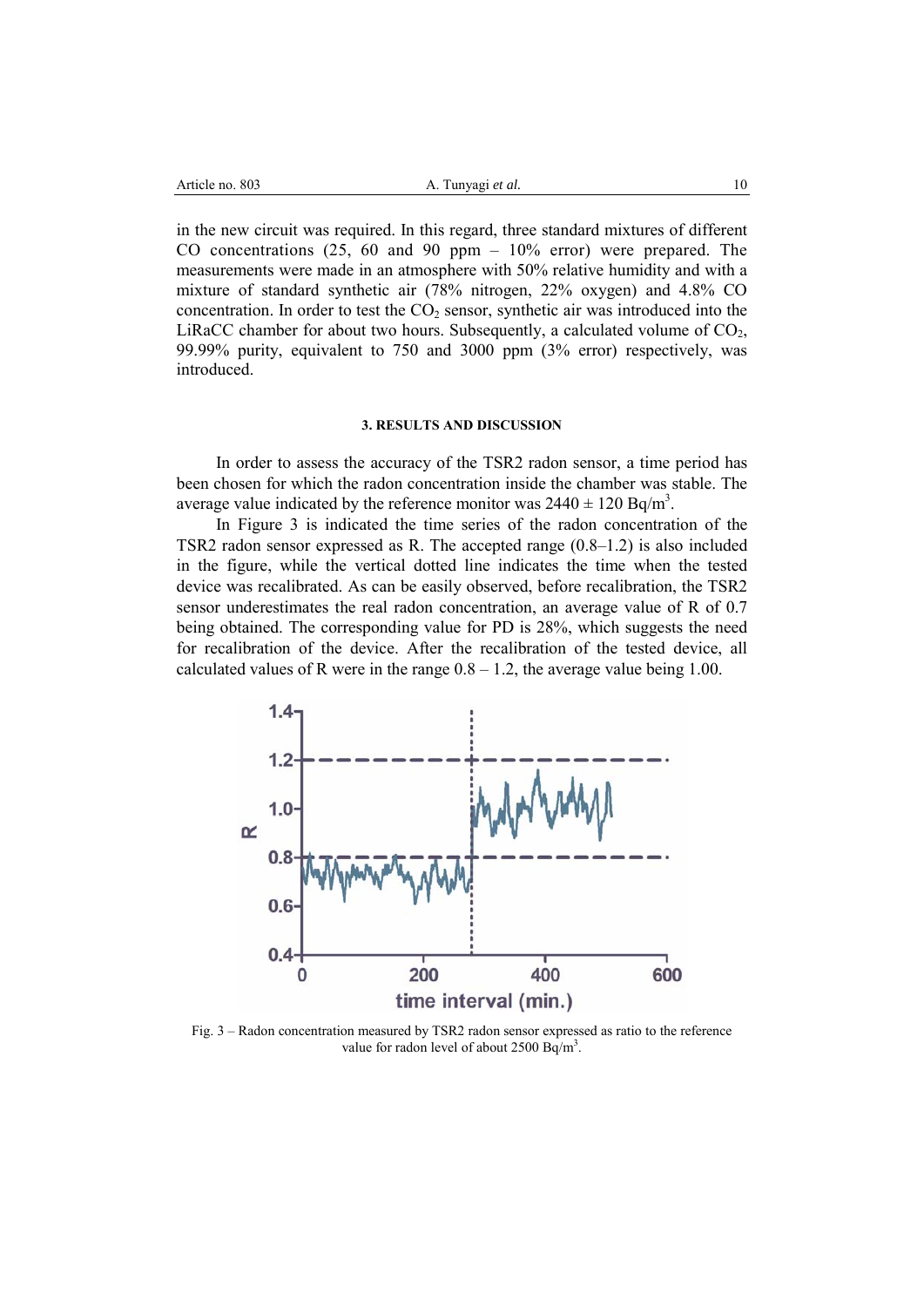Prior to the *in situ* evaluation of the ICA system, the accuracy of the recalibrated radon sensor was tested at a wider range of concentrations. Thus, in addition to the above mentioned test (at approx.  $2500 \text{ Bq/m}^3$ ), two additional experiments were carried out at an average radon concentration of approx. 250, respectively 1200 Bq/m<sup>3</sup>. The results are presented in Figure 4 as box-plot, on the horizontal axis being indicated the average radon concentration at which the test was performed, while on the vertical axis the ratio between the obtained values and the reference values.



Fig. 4 – The box-plot representation of the ratios between the radon concentrations values of the tested device and the reference value for three different radon levels.

As expected, the highest variability, calculated as the coefficient of variation (15%), was recorded for the lowest radon concentration level. Even so, despite the presence of some outlier values, the mean value for R is very close to 1.00. In fact, by applying the paired t-test, the difference between the values obtained by the tested and the reference device is not statistically significant ( $p > 0.05$ ), regardless of the radon level at which the experiment was performed.

For all three CO concentration levels, the accuracy evaluated by the equation (1) was less than 10%, while for the  $CO<sub>2</sub>$  sensor the maximum value of the percentage difference was 5%.

Following the laboratory tests, the ICA system was placed inside a house, where previous radon measurements indicated an average higher than the national reference level (300 Bq/m<sup>3</sup>). The *in situ* evaluation of the ICA system, in terms of radon concentration, was carried out by monitoring this radioactive gas for one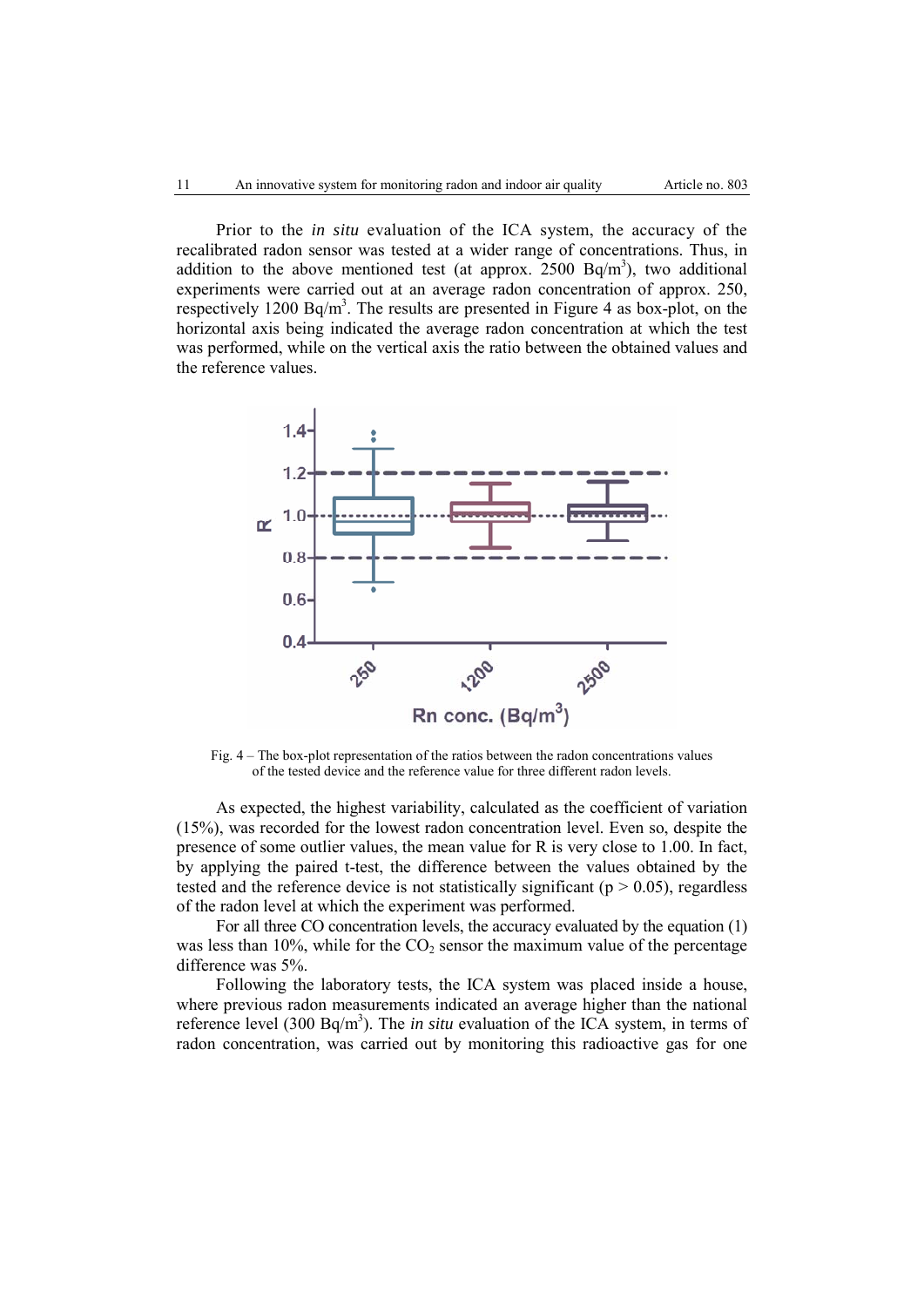week with both the proposed prototype and Radon Scout device (SARAD GmbH, Germany), previously calibrated within LiRaCC laboratory. The results are shown in Figure 5.



Fig. 5 – Time series of the radon concentration recorded by the ICA system and Radon Scout device over a week in the selected house.

An identical pattern can be observed for the two devices, the arithmetic mean of radon concentration monitored by the ICA system being  $480$  Bq/m<sup>3</sup>, while Radon Scout indicates an average of 430 Bq/m<sup>3</sup>, with a similar variation range  $(31-1765 \text{ Bq/m}^3$  for Radon Scout and  $26-1715 \text{ Bq/m}^3$  for ICA system, respectively).



Fig.  $6 -$  Time series of the monitored pollutants (radon, CO<sub>2</sub>, VOCs) by the ICA system in the selected house for one month. The plots were constructed using a moving average of 12 hours.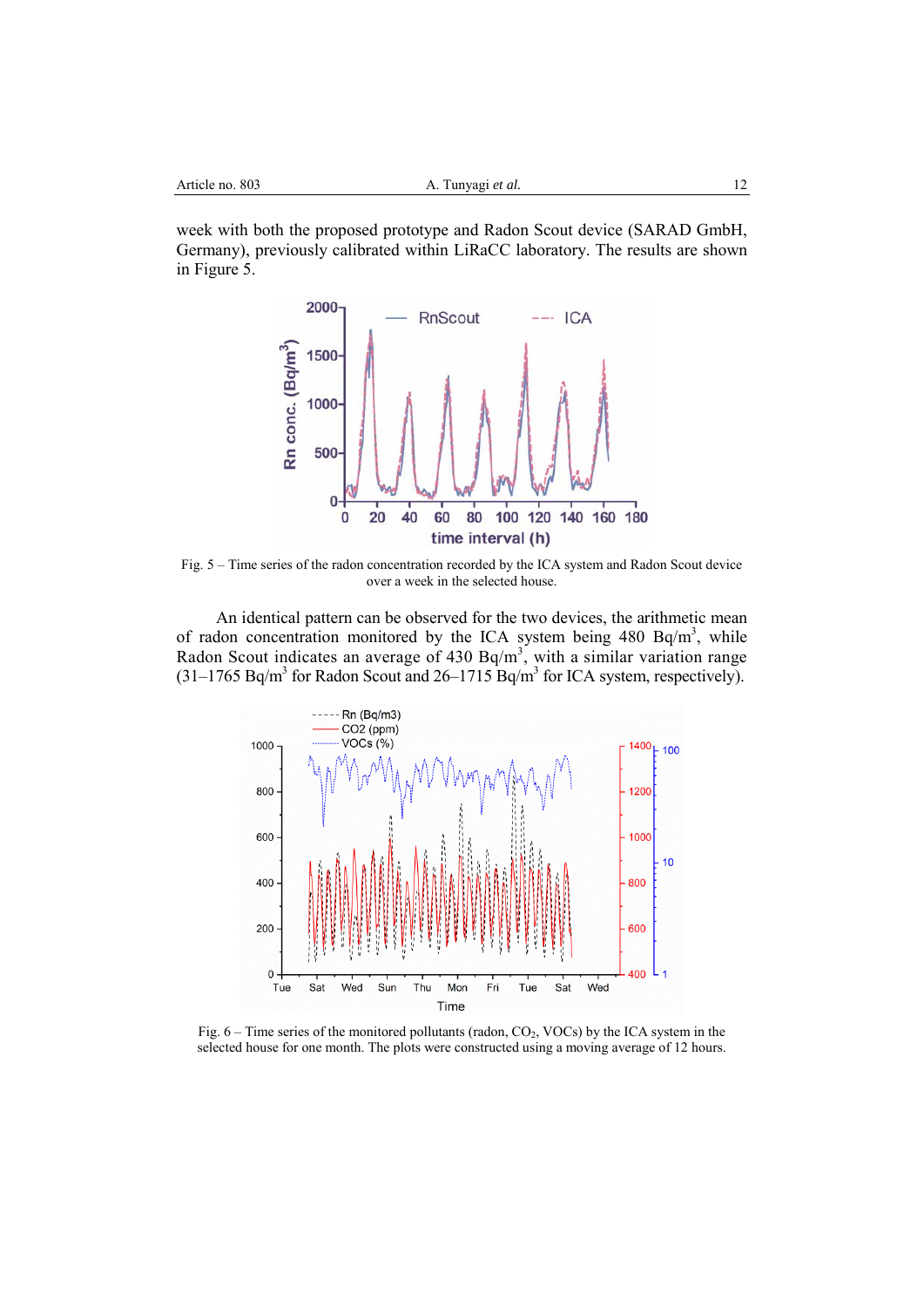The evolution of the indoor pollutants (radon,  $CO<sub>2</sub>$  and VOC) monitored by ICA system for a period of one month within the selected house is shown in Figure 6. By applying the Fast Fourier transform, 12-hours periodicities were observed. For this reason it was preferred to represent the data in the form of a moving average for 12 hours. Although the sources of pollutants are different, a similar pattern of evolution influenced by user's behaviour regarding the ventilation of the investigated chamber can be observed. Moreover, by applying the Pearson correlation coefficient, a good correlation ( $r = 0.75$ ) between radon and  $CO<sub>2</sub>$  concentrations was observed. For the VOC sensor, as mentioned above, only a qualitative assessment of total VOCs can be made. Even so, a moderate correlation ( $r = 0.55$ ) between  $CO<sub>2</sub>$  and VOCs was calculated. A weak correlation  $(r = 0.25)$  was found between radon concentration and VOCs.

### **4. CONCLUSION**

The results obtained both in the laboratory and *in situ* confirm the accuracy of the tested sensors under the given conditions. However, long-term studies in a wider temperature and humidity range, along with the sensitivity time assessment of the sensors, are required to detect the limits of the sensors used by the ICA system. It should be remembered that the device was not designed as a safety device, but as one that provides a real-time screenshot of the indoor air quality. The results obtained recommend the developed system as a verified, accessible and safe way to adjust user's behaviour in order to increase indoor air quality and health.

*Acknowledgements.* This work was supported by the project ID P\_37\_229, Contract No. 22/01.09.2016, with the title *"Smart Systems for Public Safety through Control and Mitigation of Residential Radon linked with Energy Efficiency Optimization of Buildings in Romanian Major Urban Agglomerations SMART-RAD-EN"* of the POC Programme.

### REFERENCES

- 1. M. Almeida-Silva, H.T. Wolterbeek, S.M. Almeida, Atmospheric Environment **85**, 54–63 (2014).
- 2. J. Kim, H. Hwangbo, Sensors **18** (959), doi: 10.3390/s18040959 (2018).
- 3. D. Wyon, Indoor Air **14**, 92–101 (2004).
- 4. WHO (World Health Organization), In: H. Zeeb, F. Shannoun, (Eds.), Handbook on Indoor Radon, a Public Health Perspective (2009).
- 5. J. Mikšová, I. Barnet, Bulletin of the Czech Geological Survey **77** (1), 13–22 (2002).
- 6. A.C. George, Radiation Protection Dosimetry **167** (1–3), 8–14 (2015).
- 7. D. A. Sarigiannis, S. P. Karkitsios, A. Gotti, I. L. Liakos, A. Katsoyiannis, Environment International **37**, 743–765 (2011).
- 8. C.L. Townsend, R.L. Maynard, Occupational and Environmental Medicine **59**, 708–711 (2002).
- 9. J.M. Daisey, W. Angell, M. Apte, Indoor Air **13**, 53–64 (2003).
- 10. W. Fisk, A. Mirer, M. Mendell, Indoor Air **19**, 159–165 (2009).